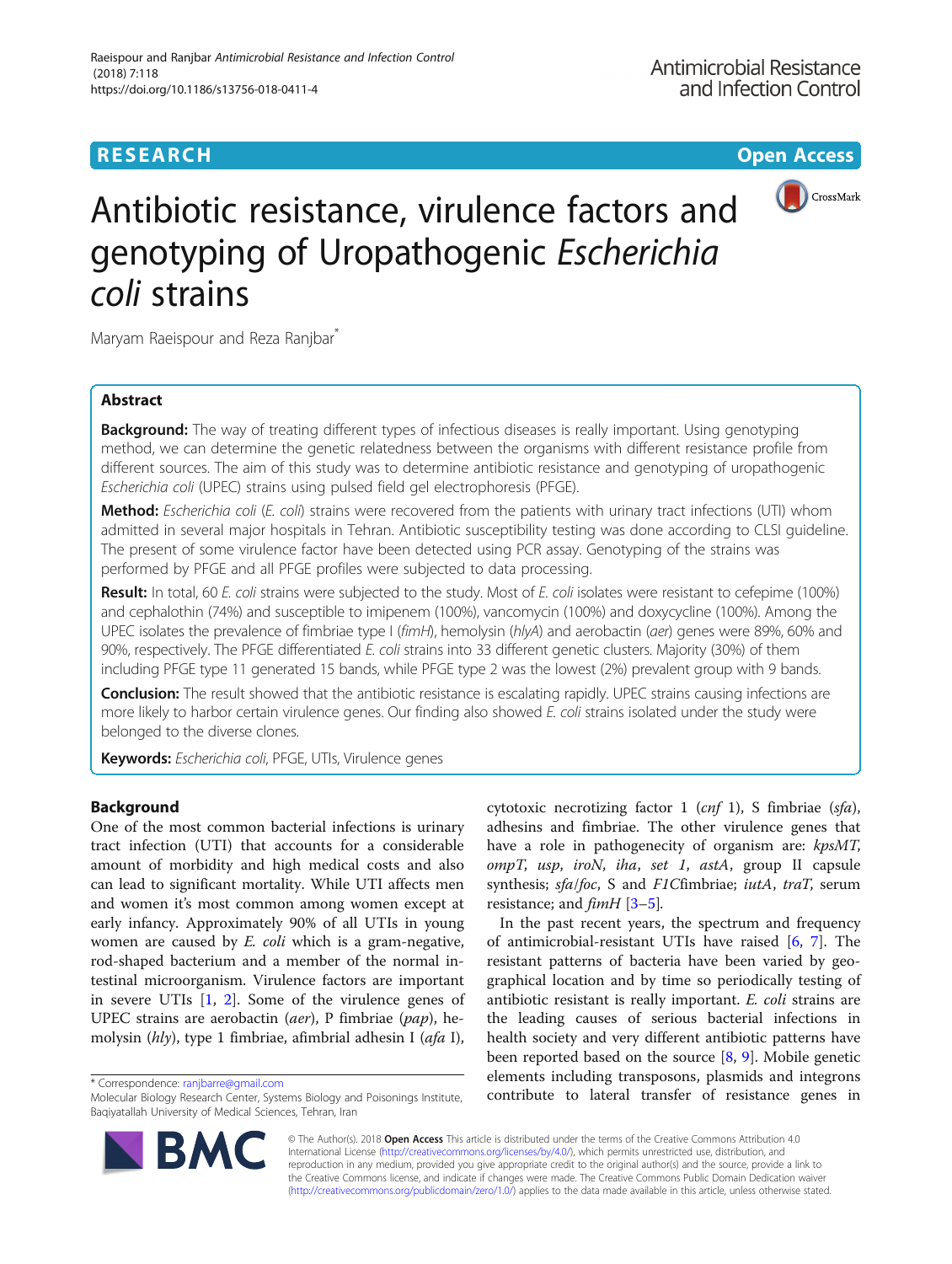bacteria. E. coli can be intrinsically resistant to some special antibiotics and have gens which are responsible for resistance to some of antibiotics such as aminoglycosides, flouroquinolones and β-lactamas [\[10](#page-7-0), [11](#page-7-0)].

Several studies on various pathotypes of Iranian E. coli isolates have done in which a high level of virulence and antibiotic resistance genes have been reported [[1,](#page-7-0) [12](#page-7-0)–[14](#page-7-0)].

For identification of bacterial infection sources, it is influential to establish relationships between different isolates of bacteria. It helps to determine the contamination sources, gaining insights into the distribution of pathogens, understanding how much pathogens changed over time, to choose the best treatment of diseases, and reducing the risks of antibiotic resistances [\[15](#page-7-0)]. Many different typing methods have been established that have been very useful in describing the epidemiology of infectious diseases. The earlier methods were based on phenotypic typing while modern methods have been based on genome components of bacteria [[16,](#page-7-0) [17\]](#page-7-0). DNA-based approaches have become potentially powerful methods in microbial typing. These techniques consist of analysis of plasmid profiles [[18](#page-7-0)], RFLP (Restriction Fragment Length Polymorphism) [[19](#page-7-0)], Ribotyping [[20](#page-7-0), [21](#page-7-0)], MLST (Multi Locus Sequence Typing) [\[22](#page-7-0)], VNTR (Variable Number Tandem Repeat) [[23](#page-7-0), [24\]](#page-7-0), RAPD (Randomly Amplification of Polymorphic DNA) [[25,](#page-7-0) [26\]](#page-7-0), AP-PCR (Arbitrary Pprimed PCR) [[27](#page-7-0)], Rep-PCR (Repetitive extragenic palindromic) [[28](#page-7-0)], ERIC-PCR (Enterobacterial Repetitive Intergenic Consensus) [\[29](#page-7-0), [30\]](#page-7-0), Microarray [\[5,](#page-7-0) [31\]](#page-7-0) and PFGE (Pulsed-Field Gel electrophoresis) [\[32](#page-7-0), [33](#page-7-0)].

The characteristic of typing methods such as discriminatory power, ease of performance, reproducibility, ease of interpretation, and the cost is really important to gain appropriate results. A broad range of methods used to type E. coli but PFGE is a commonly used technique for generating DNA fingerprints [[28,](#page-7-0) [34\]](#page-7-0). PFGE is nominated as the gold standard technique for typing foodborne bacteria [\[35](#page-7-0), [36](#page-7-0)]. We aimed the current study to determine antibiotic resistance and genotyping of uropathogenic E. coli strains isolated from the patients with urinary tract infections in Tehran.

#### Method

The uropathogenic *E. coli* isolates were collected from several major hospitals in Tehran during May to November 2016. The bacterial isolates were identified as E. coli by standard microbiological and biochemical method. The growth of a single colony with counts  $10<sup>5</sup>$ colony forming unit/ml were considered as positive urine cultures. All E. coli isolates were inoculated on MacConkey agar then incubated for 24 h at 37 °C. The typical purple colonies were then streaked on Eosin Methylene Blue (EMB) agar plates and were incubated for 20 h at 37 °C. Those colonies with metallic green morphology were subjected to biochemical tests, including hydrogen sulfide, citrate, urease and indol [\[13](#page-7-0)].

#### Antimicrobial susceptibility testing

Antimicrobial susceptibility was tested by the Kirby-Bauer disk diffusion method. Antimicrobial agents tested were amikacin (30 μg), cephalexin (10 μg), ciprofloxacin (5 μg), cefalothin (30 μg), cefexime (5 μg), cefpodoxime (10 μg), cephazolin (30 μg), cefepime (30 μg), doxycycline (10 μg), nitrofurantoin (30 μg), gentamycine (10 μg), nalidixic acid (30 μg), norfloxacin (5 μg), cotrimoxazole (30 μg), tetracycline (30 μg), imipenem (10 μg), and vancomycin (30 μg). These antibiotics belong to β-lactamas, glycopeptides, aminoglycosides, quinolones and tetracycline classes [[10](#page-7-0)]. The resistance to above mentioned antibiotics was determined according to the breakpoint proposed by CLSI [[37\]](#page-7-0). For quality-control E. coli ATCC®25,922™ was used.

#### Detection of virulence factor

Genomic DNA of UPEC isolates were extracted using DNA extraction kit (AccuPrep® Genomic DNA Extraction Kit, Bioneer, South Korea), after preparation cultured cells with PBS buffer. Binding buffer (GC) was mixed with the samples and incubated for 10 min at 60 ° C then washing buffers were added and samples were spined according to the manufacturer's instructions. Then elution buffer was added to the genomic DNA and stored at − 20 °C.

All UTI isolates were screened for carriage of fimH, hlyA and aer virulence factors. PCR assays were used to reveal the prevalence of these virulence genes using specific primers. The amplification reaction were carried out in a final volume of 25 μl containing 200 μM of deoxynucleotide triphosphates (dNTPs), 2.5 μl of 10X PCR buffer,  $0.7 \text{ mg/}\mu\text{l}$  MgCl<sub>2</sub>,  $0.6 \text{ units of Taq polymer-}$ ase, 10 pmol of each primer, and 2 μl of sample DNA. The PCR products were analyzed with gel electrophoresis on 2% agarose, followed by staining with EtBr solution after 1 h under 80v and visualized using an ultraviolet (UV) transilluminator. Primer sequences and PCR machine conditions are shown in Table [1](#page-2-0).

#### Pulsed field gel electrophoresis procedure

All the PFGE steps were accomplished following the CDC-standardized procedure used by all PulsedNet laboratories with some changes [\[38\]](#page-7-0). Colonies from an overnight culture were suspended in TE buffer (5 mmol/ liter Tris-HCL [pH 8.0] 1 M, 10 mmol/liter EDTA 0.5 M) at a wavelength of 600 nm (OD =  $0.8-1.2$ ). Then proteinase K, 20 mg/ml added to suspension and mixed with sodium dodecyl sulphate and 1% melted SeaKem Gold agarose and pipette into plug moulds and left at 4 ° C. After solidation, each plug was transferred to a falcon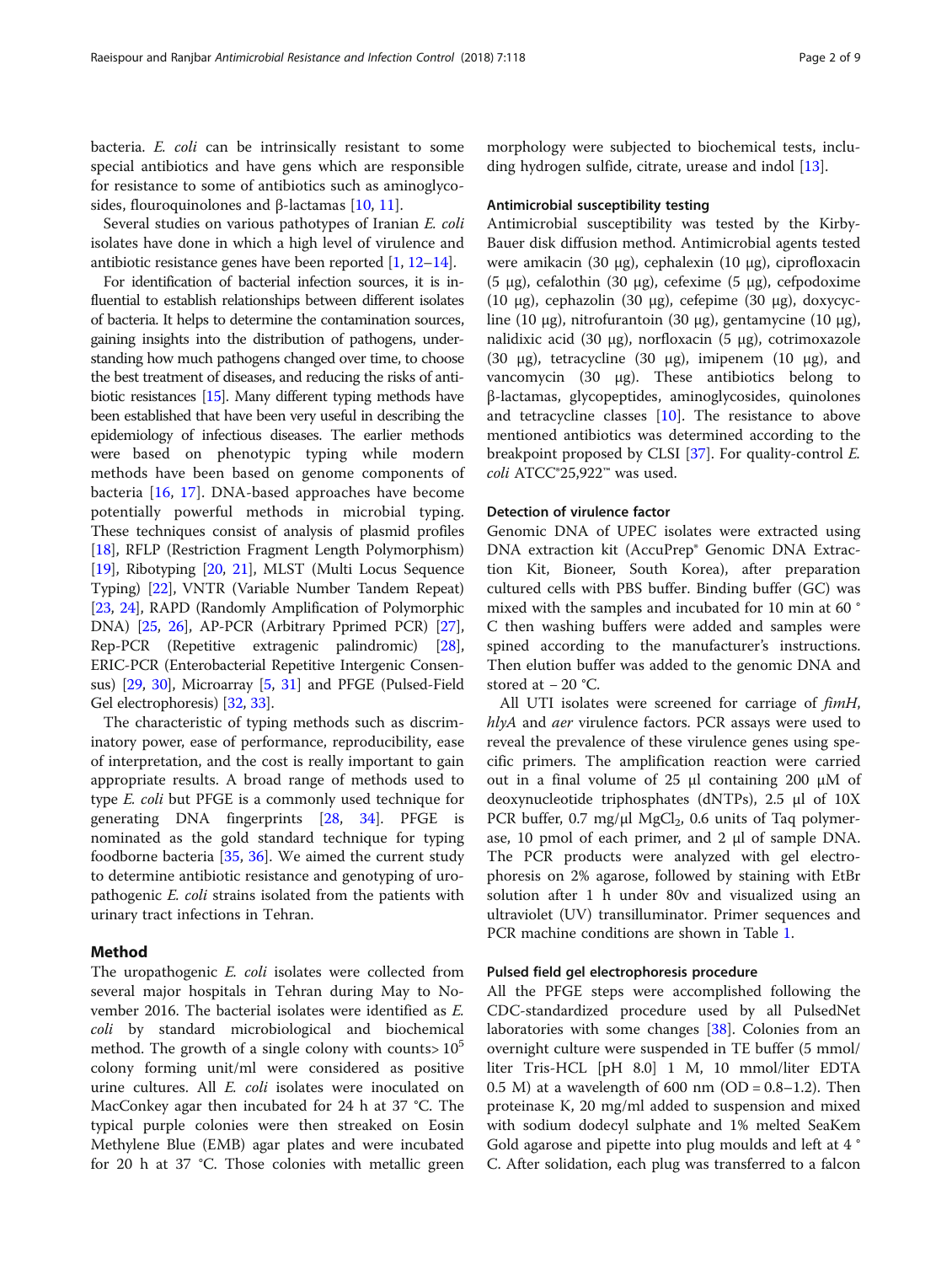| Gene | Primer sequence                                              | Size (bp) | Cycling condition                                                                                                             | Reference |
|------|--------------------------------------------------------------|-----------|-------------------------------------------------------------------------------------------------------------------------------|-----------|
| hlyA | F: AACAAGGATAAGCACTGTTCTGGCT<br>R: ACCATATAAGCGGTCATTCCCGTCA | 1177      | 1 cycle of 95 °C for 5 min;30 cycles of 94 °C for 1 min, 64 °C for 1 min,<br>72 °C for 1 min; 72 °C for 8 min final extension | [58]      |
| FimH | F:GAGAAGAGGTTTGATTTAACTTATTG<br>R: AGAGCCGCTGTAGAACTGAGG     | 559       | 1 cycle of 95 °C for 5 min;30 cycles of 94 °C for 1 min, 60 °C for 1 min,<br>72 °C for 1 min; 72 °C for 8 min final extension | [60]      |
| aer  | F: GCTGGGCAGCAAACTGATAACTCTC<br>R: CATCAAGCTGTTTGTTCGTCCGCCG | 602       | 1 cycle of 95 °C for 5 min;30 cycles of 94 °C for 1 min, 62 °C for 1 min,<br>72 °C for 1 min; 72 °C for 8 min final extension | [58]      |

<span id="page-2-0"></span>Table 1 Primers and cycling conditions for the PCR assays

containing 5 ml cell lysis buffers (2.5 ml Tris-HCL [pH 8.0] 1 M, 5 ml EDTA 0.5 M, 5 ml Sarcosyl 10%) and proteinase K and then incubate overnight at 52 °C. The plugs were washed three times for 30 min in sterile distilled water and twice for 30 min in TE buffer at 52 °C on an orbital shaker. 2 mm of E. coli colonies plugs were digested overnight with 50 U of XbaІ restriction enzyme. And Salmonella Braenderup H2812 was used as size standard which after digestion with XbaI generates fragments ranging from 20.5 to 1135 kb and cover the fragment ranges generated by E. coli strains [[39](#page-7-0)].

After restriction digestion the plugs were placed in refrigerator for 30 min. PFGE was performed with the CHEF DR-III (Bio-Rad Laboratories) system using a 1% Ultra pure agarose gel in 2 l 0.5 TBE (Tris-base, EDTA, boric acid). The electrophoresis condition were set as follows: initial switch time, 2.2 s, final switch time, 54.2 s, run time 20 h, include angle 120°, gradient, 6 V/cm, temperature, 14 °C. The gel was stained for 30 min with EthBr, 0.5 mg/ml and then the fingerprinting profile was observed by Uvitec system by illuminated UV wave to the gel.. The PFGE profiles were compared using In silico stimulation of molecular experiment with a dice similarity coefficient and UPGMA analysis to create the dendrogram. To analyze genetic relatedness, cut off line at 85% was considered [\[38](#page-7-0)–[41\]](#page-8-0).

#### Results

#### Bacterial isolates and antibiotic susceptibility testing

Over 6-month period, a total of 60 E. coli strains were isolated and subjected to this study. Distribution of the isolates based on patient's gender and location in Tehran is shown in Table [2.](#page-3-0) As it is represented in Fig. [3,](#page-6-0) these 60 isolates identified to be multidrug resistant (MDR). The different prevalence of each antibiotic resistance was as follows: cefepime (100%), cefalothin (74%), cefpodexime (67%), nalidixic acid (63%), cotrimoxazole (54%), cefixime (50%), cephazolin (50%), tetracycline (50%), norfloxacin (43%), ciprofloxacin (34%), cephalexin (30%), gentamycin (19%), nitrofurantoin (10%), amikacin (8%), doxycycline (0%), imipenem (0%), and vancomycin (0%). (Table. [2](#page-3-0)).

#### PCR assay

The PCR amplified successfully *aer*, *fimH* and *hlyA* genes with 602 bp, 559 bp and 1177 bp amplicons

respectively. The PCR results of some representative isolates are shown in Fig. [1.](#page-4-0) Among 60 UPEC isolates, aer was the most prevalent virulence gene  $(n = 54, 90\%)$ followed by  $f_{im}H$  ( $n = 53$ , 89%) and  $h/vA$  ( $n = 36$ , 60%). All of the isolates carried at least one virulence gene.

#### Pulsed field gel electrophoresis

After observing PFGE profiles fingerprinting (Fig. [2](#page-5-0)), clustering analysis performed and 33 PFGE pulsotypes were detected for *E. coli* isolates as seen in the dandrogram (Fig. [3\)](#page-6-0). Eighteen clusters including (pulsotypes 2,3,9,11,16,17 and 21) were consist of only one strain, 9 clusters including (pulsotypes 7,14,29 and 31) consist of 2 strains, 2 clusters including (pulsotypes13and 26) consist of 3 strains, 2 clusters including (pulsotypes1 and 19) consist of 4 strains, and 2 clusters including (pulsotypes 12 and 22) consist of 5 strains. Distribution of the pulsutypes is shown in Table [2](#page-3-0).

#### **Discussion**

E. coli is considered as the cause of 80–90% of UTIs that today is one of the most common bacterial infections [[42\]](#page-8-0). Because of unreasonable use of antibiotics, the bacterial resistance has been raised. In this study, we reported a high value of multidrug resistance among the uropathogenic E. coli strains. Resistance to cefepime was very high (100%) and after that the strains were resistant to cefalothin (74%) and cefpodoxime (67%). Also high sensitivity to imipenem, vancomycin and doxycycline (100%), amikacin (92%) and nitrofurantoin (90%) have been observed. High levels of susceptibility to imipenem, amikacin, nitrofurantoin and also high levels of resistance to tetracycline and ampicilline have been reported in other studies in Iran [\[6](#page-7-0), [13](#page-7-0)].

Our results in some cases are consistent with those reported by Niranjan and Malini. They evaluated antibiotic resistance of 119 *E. coli* isolated from UTI patients. The isolates were resistant to ampicillin (88.4%), amoxicillin (74.4%), norfloxacin (74.2%), ceftiriaxone (71.4%) and sensitive to amikacin (82.6%), nitrofurantoin (82.1%) and imipenem (98.9%) [[43\]](#page-8-0).

No resistance to vancomycin, imipenem and doxycycline was observed among the studied isolates. In previous studies a high sensitivity to imipenem has been also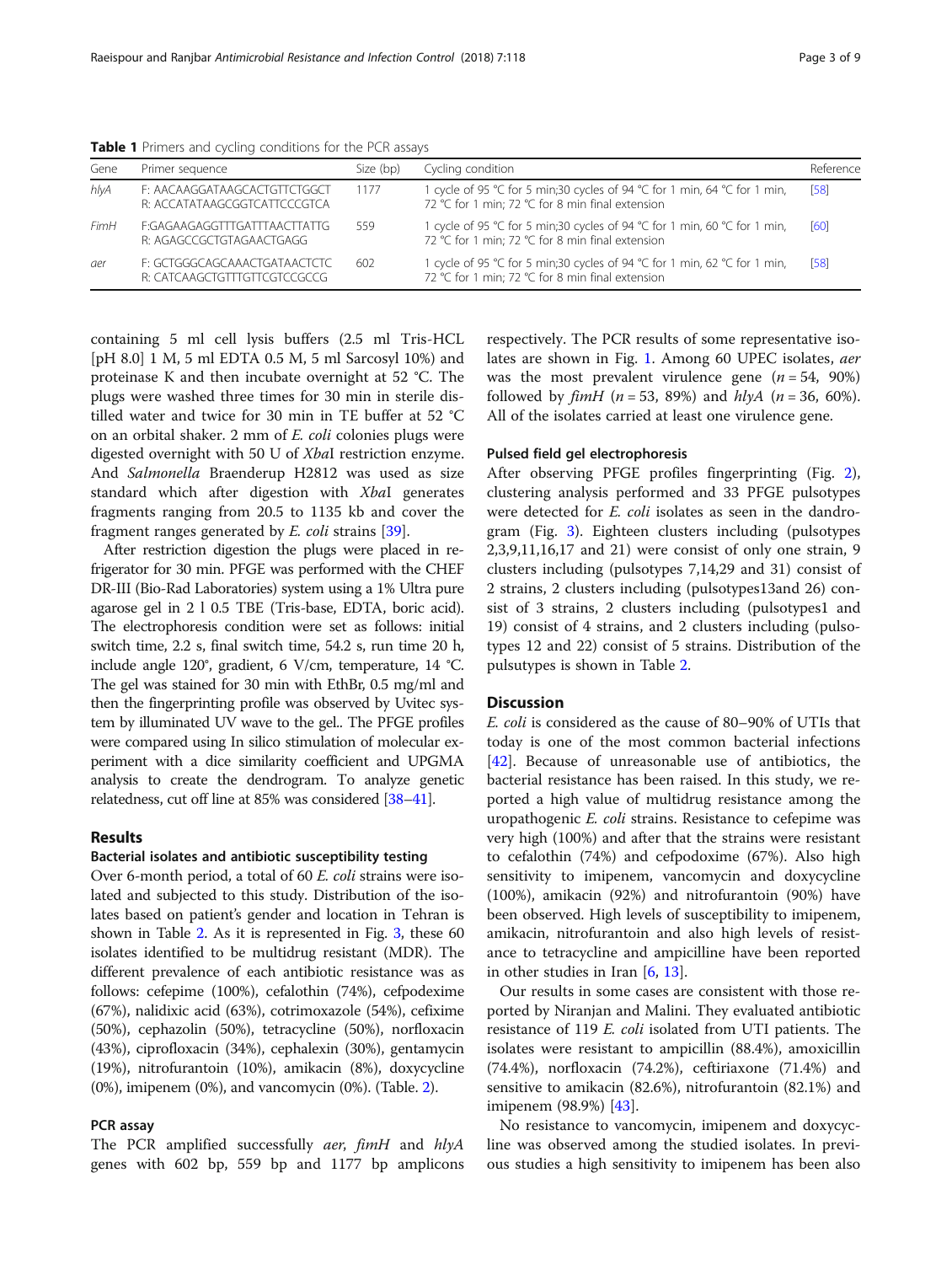| Pulsotype      | Isolation(NO.) | Sex | Age(year) | Patient location | amerers paisocype<br>Date of isolation |
|----------------|----------------|-----|-----------|------------------|----------------------------------------|
| $\mathbf{1}$   | 13u            | F   | $27\,$    | North            | 30/05/2016                             |
|                | 8u             | F   | 79        | North            | 18/05/2016                             |
|                | 84u            | F   | 52        | Northeast        | 26/05/2016                             |
|                | 94u            | F   | 20        | Northeast        | 18/07/2016                             |
| $\overline{2}$ | 30u            | F   | 41        | West             | 22/11/2016                             |
| 3              | 4u             | F   | 24        | Center           | 25/11/2016                             |
| $\overline{4}$ | 6u             | F   | 63        | West             | 10/10/2016                             |
| 5              | 21u            | M   | 55        | West             | 06/08/2016                             |
|                | 23u            | M   | 62        | West             | 23/08/2016                             |
| 6              | 7u             | F   | 26        | North            | 11/07/2016                             |
| 7              | 28u            | F   | 52        | Center           | 14/09/2016                             |
|                | 9u             | F   | 87        | Center           | 23/10/2016                             |
| 8              | 59u            | F   | 34        | East             | 18/05/2016                             |
|                | 73u            | F   | 56        | East             | 13/10/2016                             |
| 9              | 72u            | F   | 78        | North            | 18/09/2016                             |
| 10             | 100u           | F   | 74        | East             | 06/08/2016                             |
|                | 19u            | M   | 71        | Northeast        | 10/08/2016                             |
| 11             | 71u            | M   | 68        | Center           | 18/05/2016                             |
| 12             | 10u            | M   | 47        | Northwest        | 03/06/2016                             |
|                | 5u             | M   | 56        | Northwest        | 01/07/2016                             |
|                | 82u            | F   | 48        | Northwest        | 29/06/2016                             |
|                | 24u            | F   | 39        | North            | 03/07/2016                             |
|                | 31u            | F   | 72        | North            | 03/07/2016                             |
| 13             | 12u            | F   | 68        | North            | 05/09/2016                             |
|                | 32u            | M   | 70        | West             | 12/09/2016                             |
|                | 11u            | F   | 29        | West             | 03/09/2016                             |
| 14             | 62u            | M   | 82        | East             | 28/10/2016                             |
|                | 81u            | M   | 74        | Northeast        | 20/10/2016                             |
| 15             | 58u            | M   | 68        | North            | 16/11/2016                             |
|                | 60u            | F   | 50        | North            | 11/11/2016                             |
| 16             | 70u            | F   | 73        | Center           | 11/07/2016                             |
| 17             | 79u            | F   | 59        | Northwest        | 18/07/2016                             |
| 18             | 83u            | F   | 54        | Northwest        | 26/05/2016                             |
| 19             | 20u            | M   | 71        | Northwest        | 18/09/2016                             |
|                | 89u            | M   | 67        | North            | 30/07/2016                             |
|                | 92u            | F   | 49        | Center           | 22/08/2016                             |
|                | 97u            | F   | 59        | Center           | 10/08/2016                             |
| 20             | 14u            | M   | 64        | Northeast        | 06/08/2016                             |
| 21             | 80u            | F   | 40        | East             | 11/10/2016                             |
| 22             | 16u            | F   | 24        | Northeast        | 28/10/2016                             |
|                | 18u            | M   | 66        | Northeast        | 18/10/2016                             |
|                | 74u            | F   | 27        | Northeast        | 23/09/2016                             |
|                | 76u            | F   | 46        | West             | 22/10/2016                             |
|                | 25u            | F   | 38        | West             | 18/10/2016                             |

<span id="page-3-0"></span>Table 2 Date of isolation, age, sex and location of patients admitted to the hospital; isolates divided in different pulsotype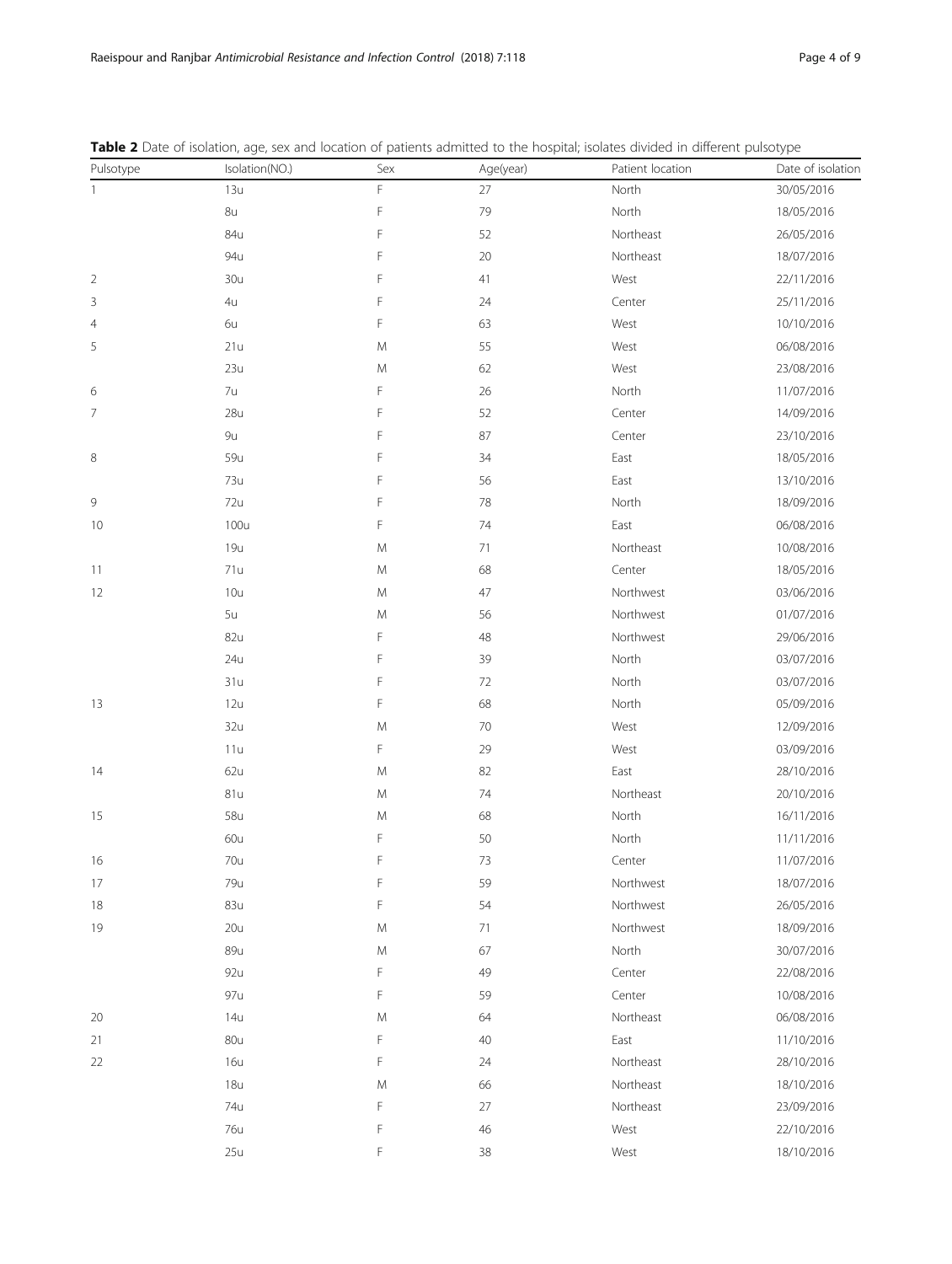| Pulsotype | Isolation(NO.) | Sex | Age(year) | Patient location | Date of isolation |
|-----------|----------------|-----|-----------|------------------|-------------------|
| 23        | 86u            | M   | 53        | West             | 24/05/2016        |
|           | 87u            | F   | 36        | North            | 26/05/2016        |
|           | 93u            | M   | 83        | North            | 26/05/2016        |
| 24        | 15u            | F   | 27        | Center           | 25/08/2016        |
| 25        | 99u            | F   | 70        | Center           | 14/08/2016        |
| 26        | 17u            | F   | 36        | West             | 25/09/2016        |
|           | 26u            | M   | 68        | West             | 23/09/2016        |
| 27        | 78u            | F   | 24        | Center           | 11/10/2016        |
| 28        | 2u             | F   | 77        | Northeast        | 25/05/2016        |
|           | 3u             | M   | 68        | Northeast        | 17/08/2016        |
| 29        | 35u            | F   | 74        | Center           | 15/07/2016        |
| 30        | 88u            | F   | 31        | Center           | 11/07/2016        |
| 31        | 61u            | F   | 26        | North            | 24/06/2016        |
|           | 98u            | F   | 47        | North            | 13/06/2016        |
| 32        | 77u            | F   | 33        | Center           | 11/10/2016        |
| 33        | 85u            | F   | 33        | West             | 30/05/2016        |

<span id="page-4-0"></span>Table 2 Date of isolation, age, sex and location of patients admitted to the hospital; isolates divided in different pulsotype (Continued)

reported [[43](#page-8-0)–[46](#page-8-0)]. These antibiotics seems to be a good choice for the treatment of UTI caused by E. coli but it should be considered that unlimited use of these antibiotics can gradually lead to increasing antibiotic resistant. Shakya, did a research on antibiotic resistance of E. coli strains isolated from Indian children. The results showed that the strains have been resistant to nalidixic acid (45%), tetracycline (37%), ampicillin (37%), trimethoprim/sulfamethoxazole (29%), amoxicillin/clavulanic acid (29%), imipenem (0.0%) [[45\]](#page-8-0).

Susceptibility to amikacin in our study was high as it was in studies carried out in other parts of the world [[43,](#page-8-0) [46](#page-8-0), [47](#page-8-0)]. However, the resistance to tetracycline in our study was 50% while in another study it was reported to be 26% [[48\]](#page-8-0).

In the present study, it has been shown that resistant to gentamicin (19%) and nitrofurantoein (10%) was low among E. coli isolates and it was partially similar to the study reported by Adib and his colleagues. They showed that 54.16% of the isolates were resistant to nalidixic acid, 36.45% to gentamycin, 71% to cefazolin, 29.18% to ciprofloxacin, 14.58% to cefepime, 6.25% to nitrofurantoin, and 0.0% to imipenem [\[44](#page-8-0)]. However in other studies the resistance against gentamycin for E.coli isolates in Iran was about 93% and 62%  $[12, 14]$  $[12, 14]$  $[12, 14]$  $[12, 14]$ . Villar et al. reported 99% and 98 susceptibility to imipenem and amikacin respectively for their uropathogenic E. coli strains that is consistent with our results [[46\]](#page-8-0).

In this study, we have shown the presence of aer, fimH and  $hylA$  genes in UPEC isolates (Fig. [3](#page-6-0)). Almost all of the isolates harbored aer gene, which is responsible for obtaining iron. The frequency of aer gene in our study is higher than recent studies [[49](#page-8-0), [50\]](#page-8-0). One of the secreted toxine factors in E. coli strains is  $hlyA$ , which implicated in tissue damage and dysfunction of local immune responses. This study showed a higher prevalence of *hlyA* among UPEC strains in contrast to other studies [\[49,](#page-8-0) [50\]](#page-8-0). Of note, FimH is highly conserved and extremely common among E. coli isolates. FimH mediates UPEC adherence to the urothelium cells, and helps the

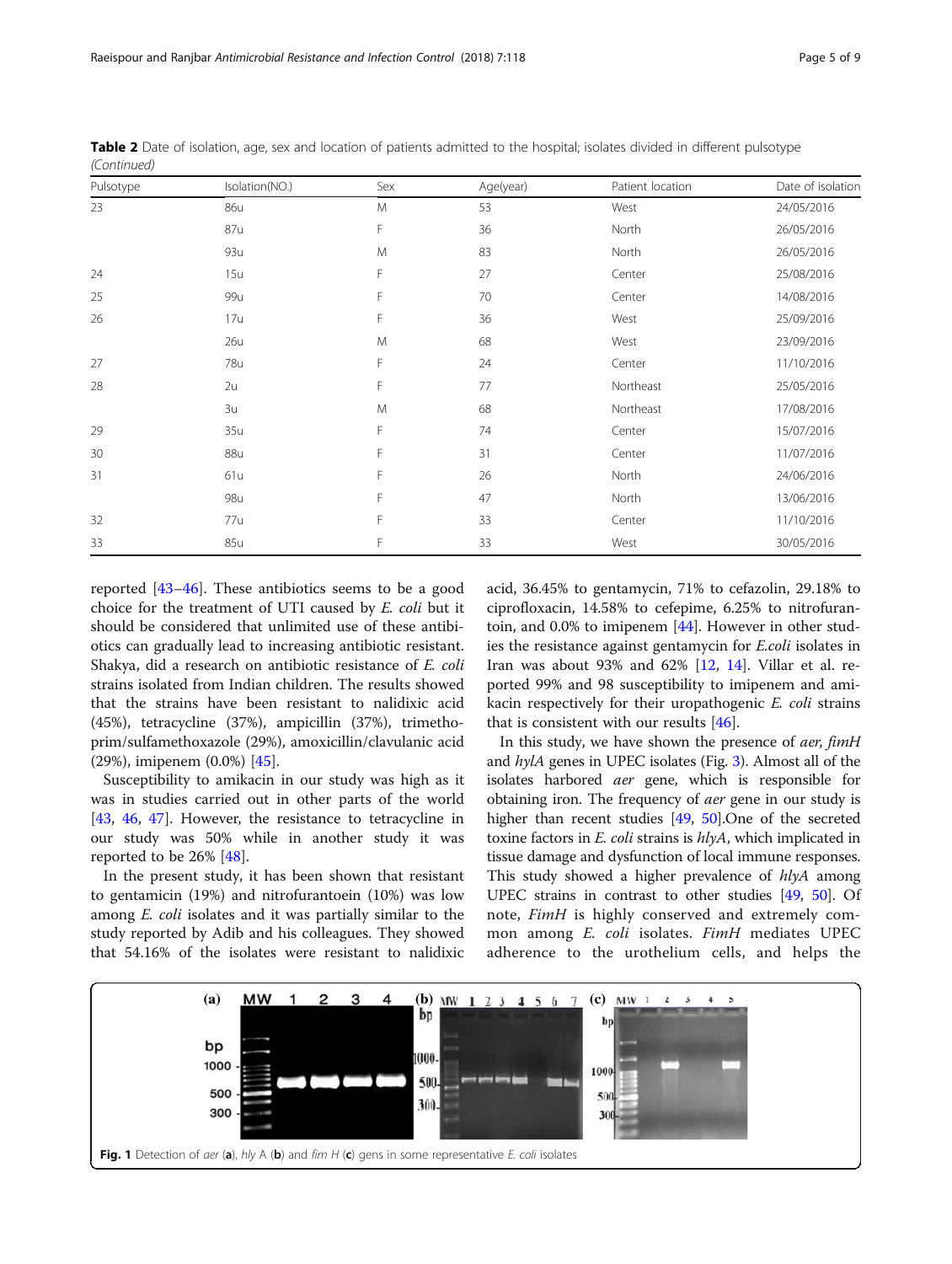<span id="page-5-0"></span>

formation of intracellular bacterial biofilms [[51](#page-8-0)]. The distribution of  $f$ *imH* gene in our strains is in agree-ment with other published data [[1](#page-7-0), [49,](#page-8-0) [52\]](#page-8-0).

Information about the source of the infections and relatedness between bacterial agents is helpful for preventing measures and choosing the best treatment [\[35](#page-7-0)]. In recent studies PFGE, as a gold standard method, has been used for DNA fingerprinting and epidemiologic studies successfully. PFGE is a high discriminatory and reproducible typing method that is used in CDC laboratories [[34,](#page-7-0) [53\]](#page-8-0). This study provides more information on the distribution of urinary isolates of E. coli strains. We applied PFGE technique for separating fragments of DNA chromosome digested using XbaІ restriction enzyme. This enzyme has been proved to be more powerful and it is the most common used restriction enzyme for UPEC outbreaks [\[54](#page-8-0)–[56](#page-8-0)], and was successfully used in this study to discriminate between the isolates from the UTI patients in some major hospital in Tehran. By using XbaІ enzyme the analyzed isolates generated an exclusive profile with the number of DNA bands between 9 and15 and the bands from 33.3kbp to 1135kpb, while other studies have shown different number of bands and different molecular weights. Anvarinejad et al. reported 9 to 16 DNA bands with molecular size of 2

to 660kbp in molecular typing of E. coli isolates from patients with cyctitis and pyelonephritis [\[57](#page-8-0)]. Dong et al. reported 15–20 distinct bands in genotyping of Shiga toxin produced by  $E.$  coli isolates  $[41]$  $[41]$ . Ejrnaes et al. reported 15–20 bands with 50kbp to 1200kbp molecular sizes by typing UPEC strains [\[8\]](#page-7-0).

In the current study, based on drown dendrogram 33 clusters with 85% similarity were found among 60 isolates. The strains with 12 and 15 bands had the highest percentage of 30% and 25% respectively, and the lowest percentage was for the strains with the 9 (2%). The pattern No. 10 with 12 bands and No. 12 with 15 bands were repeated more than other patterns in the present study (Fig. 2). By considering the distinct pulsotypes obtained in this study it seems that there is genetic heterogeneity of E. coli in the region. Of note, between 60 MDR isolates collected from 6 different locations in Tehran 84% of isolates belonged to the Center had specific types and 16% of isolates of North and Northwest had similar PFGE patterns, while in Northeast only 30% of isolates had specific patterns and other types were also found in other locations during 6 month of study. There was no defined pattern between the time of collection and PFGE profiles of E. coli isolates. Patrick and Padman investigated the efficacy of PFGE in a study of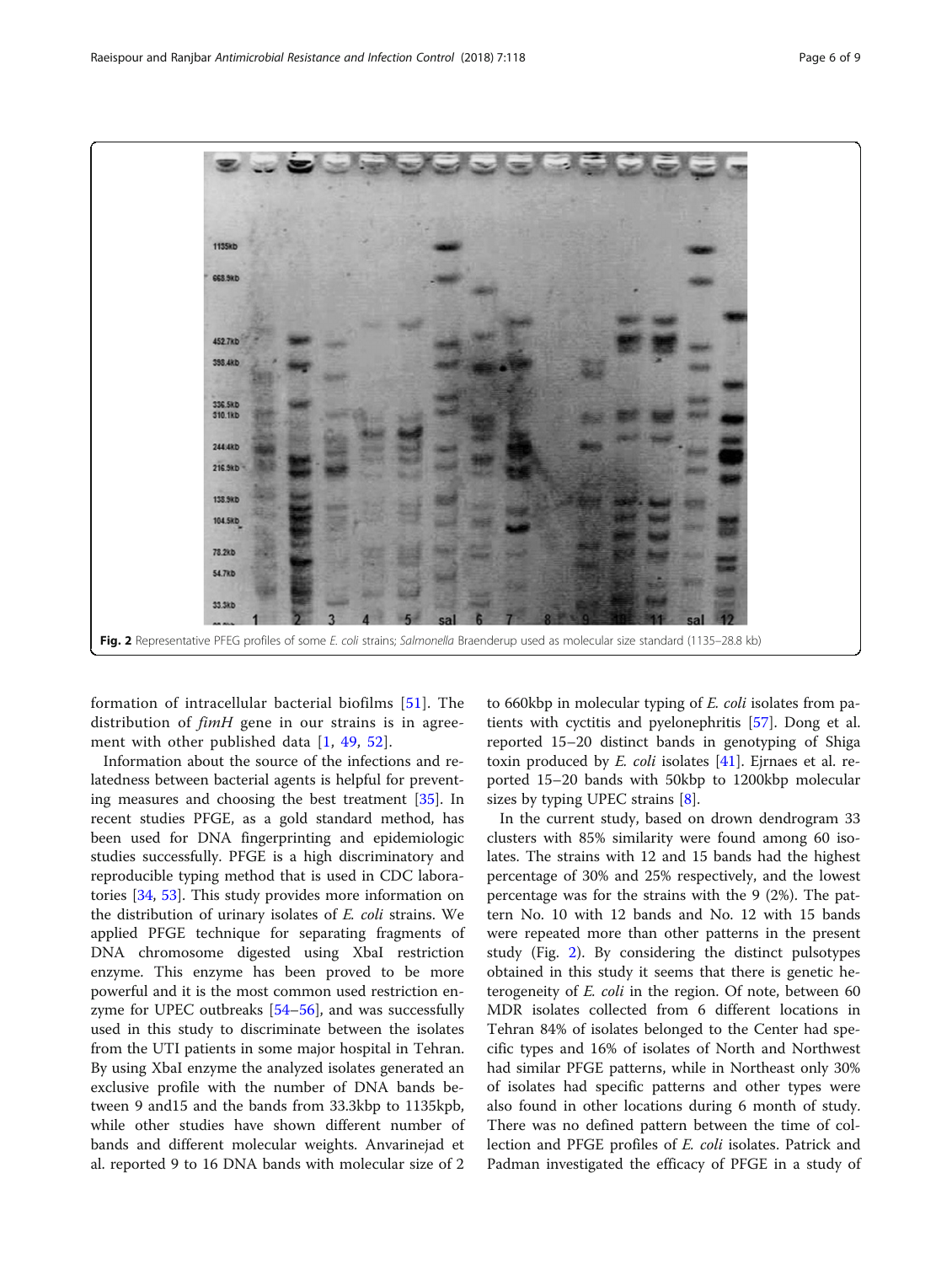<span id="page-6-0"></span>

extended spectrum beta lactamase (ESBL) enzymes produced by pathogen (Escherichia coli and klebsiella pneumonia) [\[53\]](#page-8-0). Miyuki and his colleagues used PFGE-CHEF for epidemiological study of E. coli O157: H7 isolates collected from 1997 to 2000 in Northern Ireland and compared the results to phage typing analysis. They reported that PFGE-CHEF typing proved to have a greater ability to distinguish  $E.$   $coll$  O157 isolates, while phage typing has been shown to be less efficient [\[58](#page-8-0)]. Jones et al. used PFGE for determining the presence of E. coli  $O_{157}$ and Salmonella isolates in an outbreak and concluded that 20% of clusters were attributed to the same source [[59](#page-8-0)]. Xiaoli et al. in China did a study about the genotypic characteristic of multidrug-resistance UTIs E. coli by PFGE. Forty PFGE types were observed for 51 MDR E. coli isolates at the cut off value of 85% [\[40\]](#page-8-0).

Considering the high diversity of genetic relatedness between our MDR isolates there was not special pattern for antibiotic resistant. However, we found that isolates belonging to pulsotype 3 were resistant to 65% of antibiotics, while isolates in pulsotype 29 were resistant to 23% of antibiotics.

#### Conclusion

The present study demonstrates that considering the high number of *E. coli* types in the previous studies our conclusions are not surprising. The PFGE applied in the study was shown to be more powerful. PFGE is an appropriate choice for identifying the sources, clonal relatedness and spread of *E. coli* isolates in the hospitals. The result showed that the antibiotic resistance among uropathogenic E. coli under study is escalating rapidly. The PFGE types 3, 18, 25 that consist of 5% of isolates were more associated with antimicrobial resistant. Despite some exception such as PFGE type 1 and 22, most of the isolates in the same type followed similar virulence factors pattern. The information obtained from the similarity of the pulsotypes among isolates can help physicians to understand antibiotic resistant patterns of the different isolates from different sources and have a correct choice in prescribing antibiotic medicine.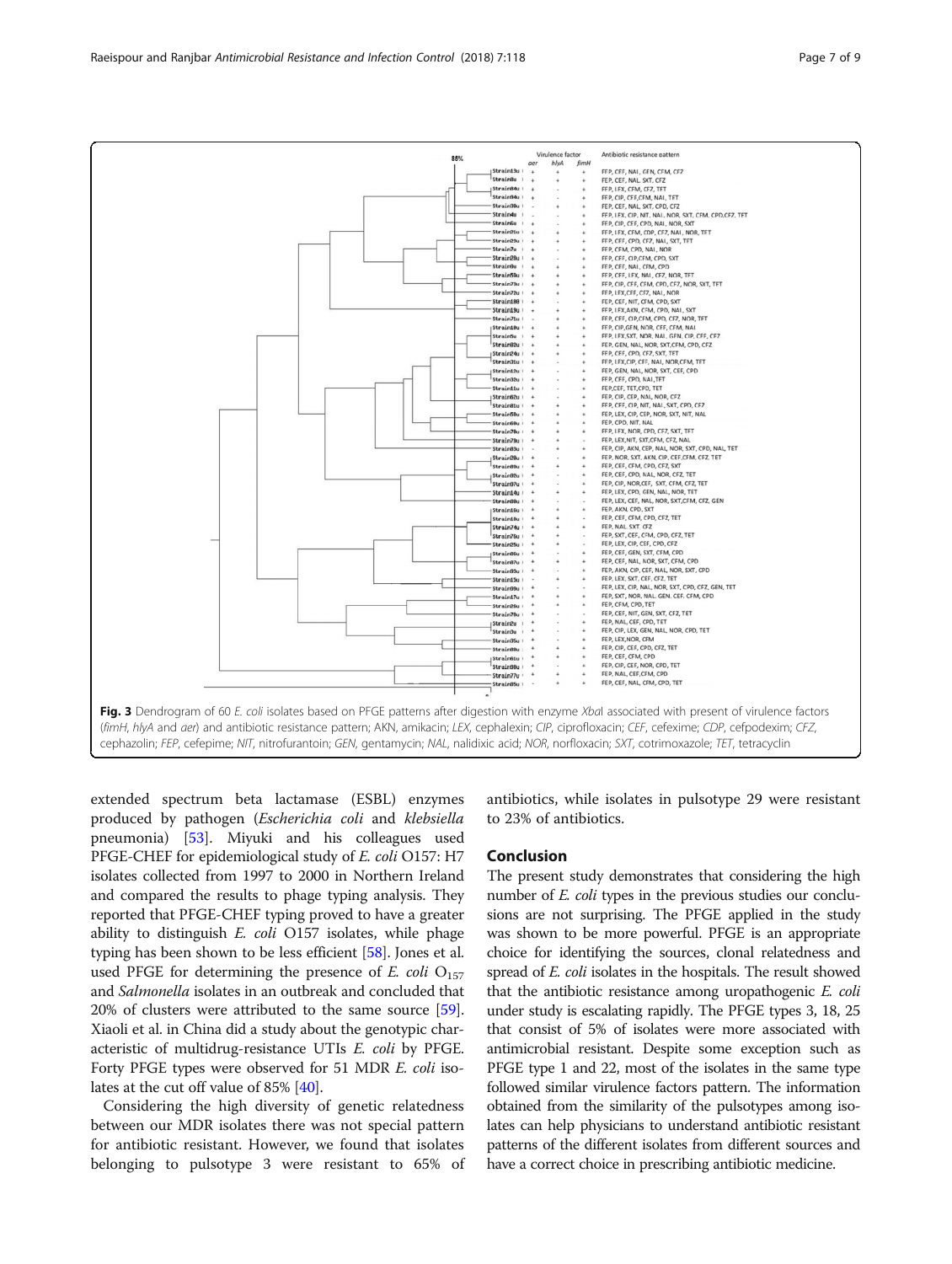#### <span id="page-7-0"></span>Acknowledgements

We would like to thank from the "Clinical Research Development Center of Baqiyatallah hospital" for their kindly cooperation. This study was supported financially by "Clinical Research Development Center of Baqiyatallah hospital".

#### Availability of data and materials

All data generated or analyzed during this study are included in this published article.

#### Authors' contribution

MR performed laboratory works, analyzed the data and drafted the paper. RR designed the study, interpreted the data and revised the manuscript. All authors read and approved the final manuscript.

#### Ethics approval and consent to participate

Not applicable.

#### Consent for publication

Not applicable.

#### Competing interests

The authors declare that they have no competing interests.

#### Publisher's Note

Springer Nature remains neutral with regard to jurisdictional claims in published maps and institutional affiliations.

#### Received: 17 November 2017 Accepted: 18 September 2018 Published online: 03 October 2018

#### References

- 1. Momtaz H, et al. Uropathogenic Escherichia coli in Iran: serogroup distributions, virulence factors and antimicrobial resistance properties. Ann Clin Microbiol Antimicrob. 2013;12(1):8.
- 2. Johnson JR. Virulence factors in Escherichia coli urinary tract infection. Clin Microbiol Rev. 1991;4(1):80–128.
- Soto S, et al. Prevalence of the set-1B and astA genes encoding enterotoxins in uropathogenic Escherichia coli clinical isolates. Microb Pathog. 2009;47(6):305-7.
- 4. Bauer RJ, et al. Molecular epidemiology of 3 putative virulence genes for Escherichia coli urinary tract infection–usp, iha, and iroNE. coli. J Infect Dis. 2002;185(10):1521–4.
- 5. Jahandeh N, et al. Uropathogenic Escherichia coli virulence genes: invaluable approaches for designing DNA microarray probes. Central European journal of urology. 2015;68(4):452.
- 6. Farshad, S., et al., Microbial susceptibility, virulence factors, and plasmid profiles of uropathogenic Escherichia coli strains isolated from children in Jahrom, Iran. Archives of Iranian Medicine (AIM), 2012. 15(5).
- 7. Tajbakhsh E, et al. Prevalence of class 1 and 2 integrons in multi-drug resistant Escherichia coli isolated from aquaculture water in Chaharmahal Va Bakhtiari province, Iran. Ann Clin Microbiol Antimicrob. 2015;14(1):37.
- 8. Ejrnaes K, et al. Pulsed-field gel electrophoresis typing of Escherichia coli strains from samples collected before and after Pivmecillinam or placebo treatment of uncomplicated community-acquired urinary tract infection in women. J Clin Microbiol. 2006;44(5):1776–81.
- Anderson KL, Whitlock JE, Harwood VJ. Persistence and differential survival of fecal indicator bacteria in subtropical waters and sediments. Appl Environ Microbiol. 2005;71(6):3041–8.
- 10. Davies J, Davies D. Origins and evolution of antibiotic resistance. Microbiology and Molecular Biology Reviews : MMBR. 2010;74(3):417–33.
- 11. Blair JMA, et al. Molecular mechanisms of antibiotic resistance. Nat Rev Microbiol. 2014;13:42.
- 12. Ranjbar R, et al. Shiga (Vero)-toxin producing Escherichia coli isolated from the hospital foods; virulence factors, o-serogroups and antimicrobial resistance properties. Antimicrobial Resistance & Infection Control. 2017;6(1):4.
- 13. Heidary M, Momtaz H, Madani M. Characterization of Diarrheagenic antimicrobial resistant Escherichia coli isolated from pediatric patients in Tehran. Iran Iranian Red Crescent Medical Journal. 2014;16(4):e12329.
- 14. Momtaz H, et al. Serogroups, virulence genes and antibiotic resistance in Shiga toxin-producing Escherichia coli isolated from diarrheic and nondiarrheic pediatric patients in Iran. Gut Pathogens. 2013;5(1):39.
- 15. Singh A, et al. Application of molecular techniques to the study of hospital infection. Clin Microbiol Rev. 2006;19(3):512–30.
- 16. Rivas, L., et al., Typing and Subtyping Methods for Pathogenic Escherichia coli, in Detection and Typing Strategies for Pathogenic Escherichia coli. 2015, Springer. p. 67–99.
- 17. Ranjbar R, et al. Typing methods used in the molecular epidemiology of microbial pathogens: a how-to guide. The new microbiologica. 2014;37(1):1–15.
- 18. Ranjbar R, et al. Isolation of clinical strains of Pseudomonas aeruginosa harboring different plasmids. Pakistan journal of biological sciences: PJBS. 2007;10(17):3020–2.
- 19. Arjomandzadegan M, et al. Prevalence of mutations at codon 463 of katg gene in MDR and XDR clinical isolates of mycobacterium tuberculosis in Belarus and application of the method in rapid diagnosis. Acta Microbiol Immunol Hung. 2011;58(1):51–63.
- 20. Ranjbar R, et al. Increased isolation and characterization of Shigella sonnei obtained from hospitalized children in Tehran, Iran. Journal of health, population, and nutrition. 2008;26(4):426.
- 21. Ranjbar R, et al. Characterization of endemic Shigella boydii strains isolated in Iran by serotyping, antimicrobial resistance, plasmid profile, ribotyping and pulsed-field gel electrophoresis. BMC research notes. 2008;1(1):74.
- 22. Ranjbar R, Elhaghi P, Shokoohizadeh L. Multilocus Sequence Typing of the Clinical Isolates of Salmonella Enterica Serovar Typhimurium in Tehran Hospitals. Iranian Journal of Medical Sciences. 2017:41(2).
- 23. Ranjbar R, Memariani M, Memariani H. Diversity of variable number tandem repeat loci in Shigella species isolated from pediatric patients. International journal of molecular and cellular medicine. 2015;4(3):174.
- 24. Ranjbar R, et al. Distribution of virulence genes and genotyping of CTX-M-15-producing Klebsiella pneumoniae isolated from patients with communityacquired urinary tract infection (CA-UTI). Microb Pathog. 2016;100:244–9.
- 25. Pourshafie M, et al. Dissemination of a single Vibrio cholerae clone in cholera outbreaks during 2005 in Iran. J Med Microbiol. 2007;56(12):1615–9.
- 26. Sadeghifard, N., R. Ranjbar, and J. Zaeimi, Antimicrobial susceptibility, plasmid profiles, and RAPD-PCR typing of Acinetobacter bacteria. 2011.
- 27. Ranjbar R, et al. Molecular characterisation of epidemic isolates of Vibrio cholerae O1 recovered from an outbreak occurred in different parts of Iran in 2005. Clinical Microbiology & Infection. 2009;15(4):S371.
- 28. Ranjbar R, et al. Genomic fingerprints of Escherichia coli strains isolated from surface water in Alborz province, Iran. BMC research notes. 2017;10(1):295.
- 29. Ranjbar R, Ghazi FM. Antibiotic sensitivity patterns and molecular typing of Shigella sonnei strains using ERIC-PCR. Iran J Public Health. 2013;42(10):1151.
- 30. Hosseini MJ, Kaffashian AR. An outbreak of shigellosis due to Shigella flexneri serotype 3a in a prison in Iran. Archives of Iranian medicine. 2010;13(5):413.
- 31. Khakabimamaghani S, et al. GelClust: a software tool for gel electrophoresis images analysis and dendrogram generation. Comput Methods Prog Biomed. 2013;111(2):512–8.
- 32. Pooideh M, et al. Molecular Epidemiology of Mycobacterium tuberculosis Isolates in 100 Patients With Tuberculosis Using Pulsed Field Gel Electrophoresis. Jundishapur journal of microbiology. 2015;8(7).
- 33. Ranjbar R, et al. Genetic relatedness among isolates of Shigella sonnei carrying class 2 integrons in Tehran, Iran, 2002–2003. BMC Infect Dis. 2007;7(1):62.
- 34. Askarian Nameghi S. Genotyping Escherichia coli isolates by pulsed-field gel electrophoresis. Institutionen för livsvetenskaper. 2007.
- 35. Sabat A, et al. Overview of molecular typing methods for outbreak detection and epidemiological surveillance. Euro Surveill. 2013;18(4):20380.
- 36. Van Belkum A, et al. European Society of Clinical Microbiology and Infectious Diseases (ESCMID) Study Group on Epidemiological Markers (ESGEM). 2007. Guidelines for the validation and application of typing methods for use in bacterial epidemiology. Clin Microbiol Infect. 2007; 13(146):1469–0691.2007.
- 37. Performance Standards for Antimicrobial Susceptibility Testing. 27th ed. CLSI supplement M100. Clinical and Laboratory Standards Institute, Wayne, PA, USA, 2017.
- 38. Ribot EM, et al. Standardization of pulsed-field gel electrophoresis protocols for the subtyping of Escherichia coli O157: H7, Salmonella, and Shigella for PulseNet. Foodbourne Pathogens & Disease. 2006;3(1):59–67.
- 39. Control, C.f.D. and Prevention, Standard operating procedure for PulseNet PFGE of Escherichia coli O157: H7, Escherichia coli non-O157 (STEC),